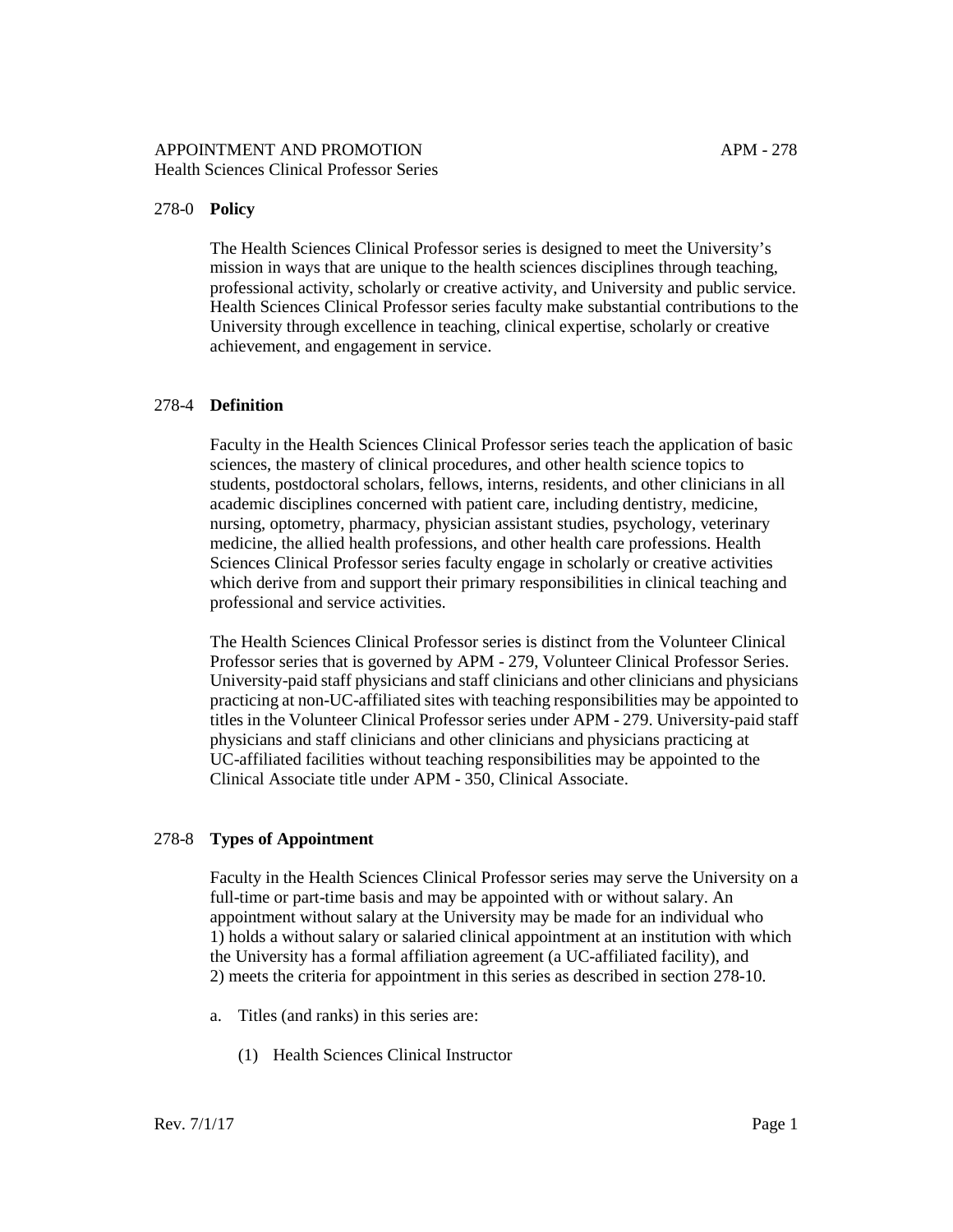# APPOINTMENT AND PROMOTION APM - 278

Health Sciences Clinical Professor Series

- (2) Health Sciences Assistant Clinical Professor
- (3) Health Sciences Associate Clinical Professor
- (4) Health Sciences Clinical Professor
- b. An *appointment* (as distinguished from a promotion) to one of the four ranks listed above occurs if the individual's immediately previous status was:
	- (1) not in the employ of the University; or
	- (2) in the employ of the University but not in this series; or
	- (3) moving from Health Sciences Clinical Instructor to Health Sciences Assistant Professor.
- c. A *change of series* is a type of new appointment for an individual whose last appointment was within the University of California, usually in a faculty title. A change of series may occur because an individual's duties change. A regular academic review is required for this action. A competitive search may or may not be required (see APM - 278-16-b).
- d. A *promotion* is advancement within this series from Assistant to Associate and Associate to Professor.
- e. A *merit increase* is advancement in salary step or to an above-scale salary rate without a change in rank (see APM - [610, Salary Increases\).](http://www.ucop.edu/academic-personnel-programs/_files/apm/apm-610.pdf)
- f. A *reappointment* is the renewal of an appointment in this series immediately following the end date of the previous appointment (i.e., without a break in service). A reappointment may or may not be accompanied by a promotion or a merit increase.

## 278-10 **Criteria**

A candidate for appointment or advancement in this series shall be evaluated by the following criteria, which shall be appropriately weighted according to the primary emphasis on clinical and clinically-relevant teaching and patient care services and also according to the needs of the campus and the individual's responsibilities in the specific discipline. The Dean's or the Department Chair's recommendation letter placed in the dossier shall document the faculty member's expected balance of activities and shall be shared with the faculty member. The four criteria are: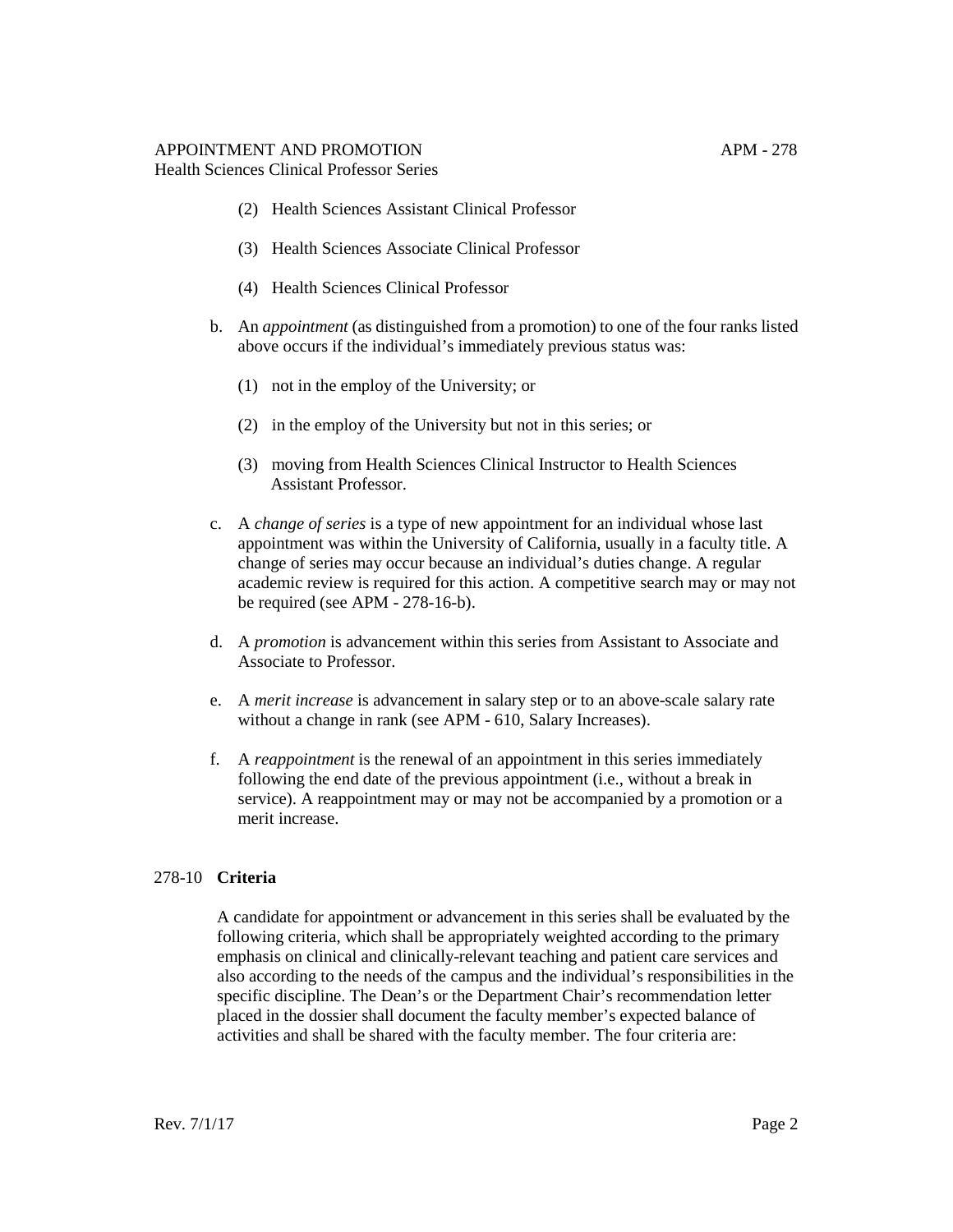- a. Teaching
- b. Professional competence and activity
- c. Scholarly or creative activity
- d. University and public service

These criteria and standards are set forth in [APM -](http://www.ucop.edu/academic-personnel-programs/_files/apm/apm-210.pdf) 210-6, *Instructions to Review Committees That Advise on Actions Concerning the Health Sciences Clinical Professor Series.*

## 278-16 **Restrictions**

### a. **Funding**

No State funds shall be used for any salary above the Scale 0 rate associated with the Health Sciences Compensation Plan participant's rank and step on the Fiscal Year Salary Scale. Any compensation above the Fiscal Year Salary Scale 0 shall be funded using Health Sciences Compensation Plan funds and/or other non-State funds in compliance with any relevant fund source restrictions as outlined in APM - [670-18, Health Sciences Compensation Plan.](http://www.ucop.edu/academic-personnel-programs/_files/apm/apm-670.pdf)

## b. **Change of series of appointees to other titles**

An appointee in the Health Sciences Clinical Professor series may change to another academic or professorial series following academic review. A competitive search may or may not be required. The Chancellor may grant a waiver of the search requirement in exceptional circumstances.

## c. **Appointees at affiliated institutions**

In the case of an appointee in the Health Sciences Clinical Professor series who holds an appointment at an affiliated institution, the continuation of the academic appointment is contingent upon the continuation of the faculty member's appointment at the affiliated institution. In the case of an appointee in the Health Sciences Clinical Professor series who is partially paid by the affiliate and UC, the UC appointment may continue if the appointment at the affiliate ends. The decision to continue the UC appointment will be made by the Department Chair or Dean based on an assessment of the clinical and/or teaching needs of the Department or School.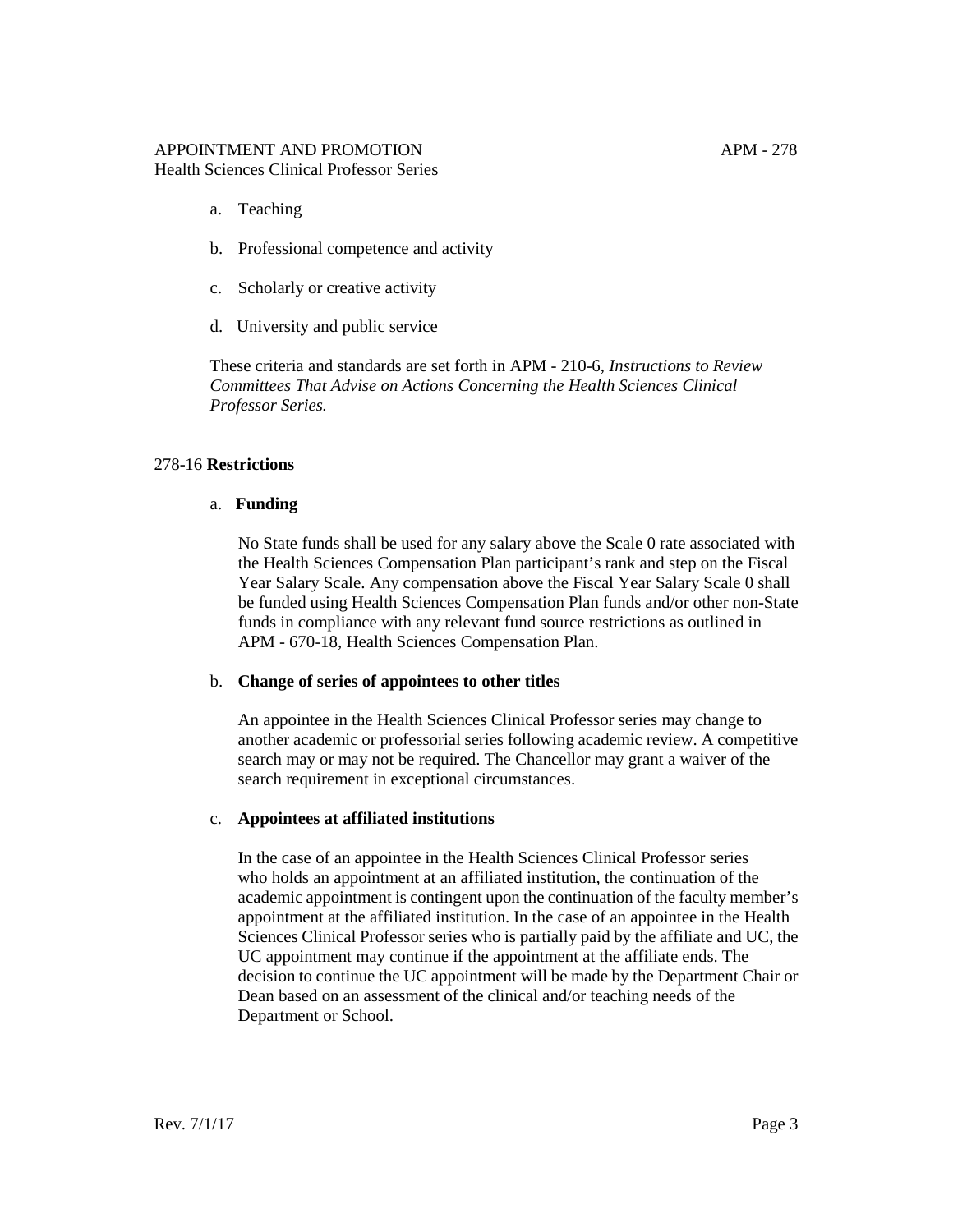### 278-17 **Terms of Service**

An appointment in the Health Sciences Clinical Professor series shall have a specified ending date. Written notice of the appointment or reappointment shall follow the provisions of APM - [137-17, Non-Senate Academic Appointees](http://www.ucop.edu/academic-personnel-programs/_files/apm/apm-137.pdf)/Term Appointment. Typically, the effective date of an appointment will coincide with the University's fiscal year (July 1 through June 30). See APM - [220, Professor Series](http://www.ucop.edu/academic-personnel-programs/_files/apm/apm-220.pdf) for general academic personnel policy regarding appointment and promotion.

#### a. **Health Sciences Clinical Instructor**

At this rank, an initial appointment is limited to one year or less. Total service as a Health Sciences Clinical Instructor paid by the University or paid by an affiliated institution may not exceed two years. The Chancellor may grant an exception to the two-year limit.

### b. **Health Sciences Assistant Clinical Professor**

Each appointment and reappointment at this rank is limited to one year or less. The normal period of service is two years at each step. Total University service at more than 50 percent time in this title, combined with service at more than 50 percent time in any of those titles listed in APM - [133-0-b](http://www.ucop.edu/academic-personnel-programs/_files/apm/apm-133.pdf) and -c, Limitation on Total Period of Service with Certain Academic Titles, may not exceed eight years of service.

Only those quarters or semesters at more than 50 percent time in a University-paid or affiliate-paid faculty position will count toward the eight-year limit.

Faculty holding a without salary Health Sciences Clinical Professor series appointment along with a salaried appointment at an affiliated institution at more than 50 percent time may not exceed eight years of service unless the Chancellor grants an exception to the eight-year limit for these appointees.

There is no eight-year limit for individuals holding an appointment at 50 percent or less time, whether salaried or without salary, unless the Chancellor establishes such a limit.

### c. **Health Sciences Associate Clinical Professor and Health Sciences Clinical Professor**

Each appointment and reappointment at this rank is limited to a term of one year or less until the faculty member reaches Step VI. The normal period of service is two years at each step for a Health Sciences Associate Clinical Professor (Steps I, II, and III). The normal period of service is three years at each step for a Health Sciences Associate Clinical Professor (Steps IV and V) and for a Health Sciences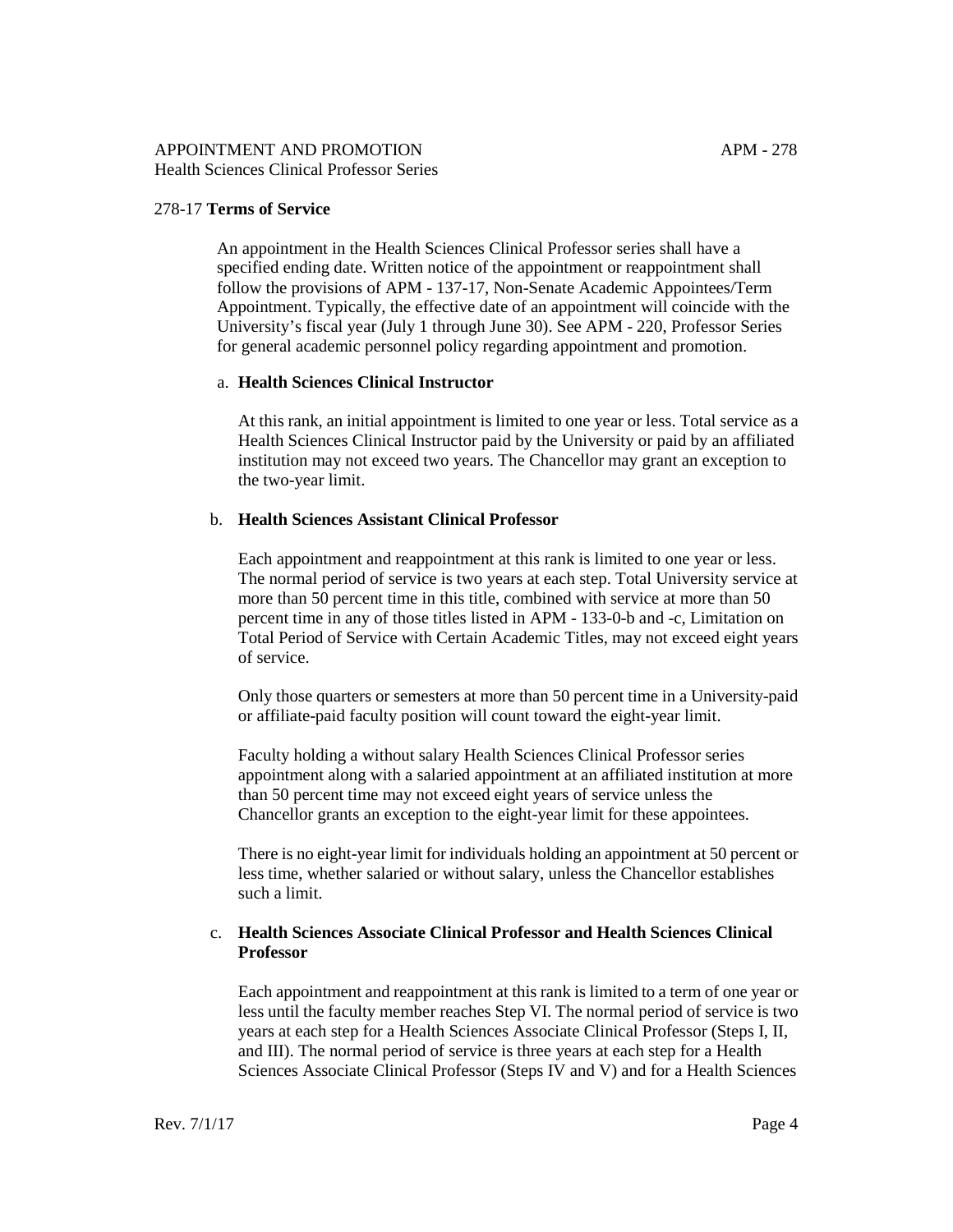Clinical Professor. Service at Step V or higher may be of indefinite duration. Advancement from Step VI to Step VII, from Step VII to Step VIII, and from Step VIII to Step IX will only be granted on evidence of continuing achievement at the level required for advancement to Step VI and usually will not occur after less than three years of service at the lower step. Except in rare and compelling cases, advancement to Above Scale status will not occur before at least four years of service at Step IX.

## 278-18 **Salary**

- a. The Fiscal Year Salary Scale for the Professor series shall apply, subject to the terms of special salary scales or the Health Sciences Compensation Plan Salary Scales. Salary provisions for Health Sciences Compensation Plan members are outlined in APM - [670-18, Health Sciences Compensation Plan.](http://www.ucop.edu/academic-personnel-programs/_files/apm/apm-670.pdf)
- b. Normal periods of service at each step in this series coincide with those of the Professor series as described in APM - [220-18-b.](http://www.ucop.edu/academic-personnel-programs/_files/apm/apm-220.pdf)
- c. Typically, a promotion or merit increase is effective July 1.

## 278-20 **Conditions of Employment**

- a. Appointees in this series are not members of the Academic Senate.
- b. Neither tenure nor security of employment is acquired by appointment to a title in this series, regardless of percentage of State funding.
- c. Prior to appointment each candidate's clinical competence shall be reviewed and approved by the Department Chair and/or the Dean as appropriate to the position and to the School. Evidence of clinical competence may be determined by campus guidelines appropriate to the specific discipline. At the discretion of the department, loss of professional license, credentialing, board certification, and/or active medical staff privileges may result in reassignment of duties or termination of appointment for cause under APM - [150, Non-Senate Academic](http://www.ucop.edu/academic-personnel-programs/_files/apm/apm-150.pdf) Appointees/Corrective Action and Dismissal.

#### **d. Expiration of an appointment, layoff, and termination**

- (1) APM [137, Non-Senate Academic Appointees/Term Appointment,](http://www.ucop.edu/academic-personnel-programs/_files/apm/apm-137.pdf) applies to this series.
- (2) A Health Sciences Assistant Clinical Professor who, because of the eight- year limitation of service, is not reappointed as a result of a personnel review, may request a written statement of the reasons for non- reappointment. The written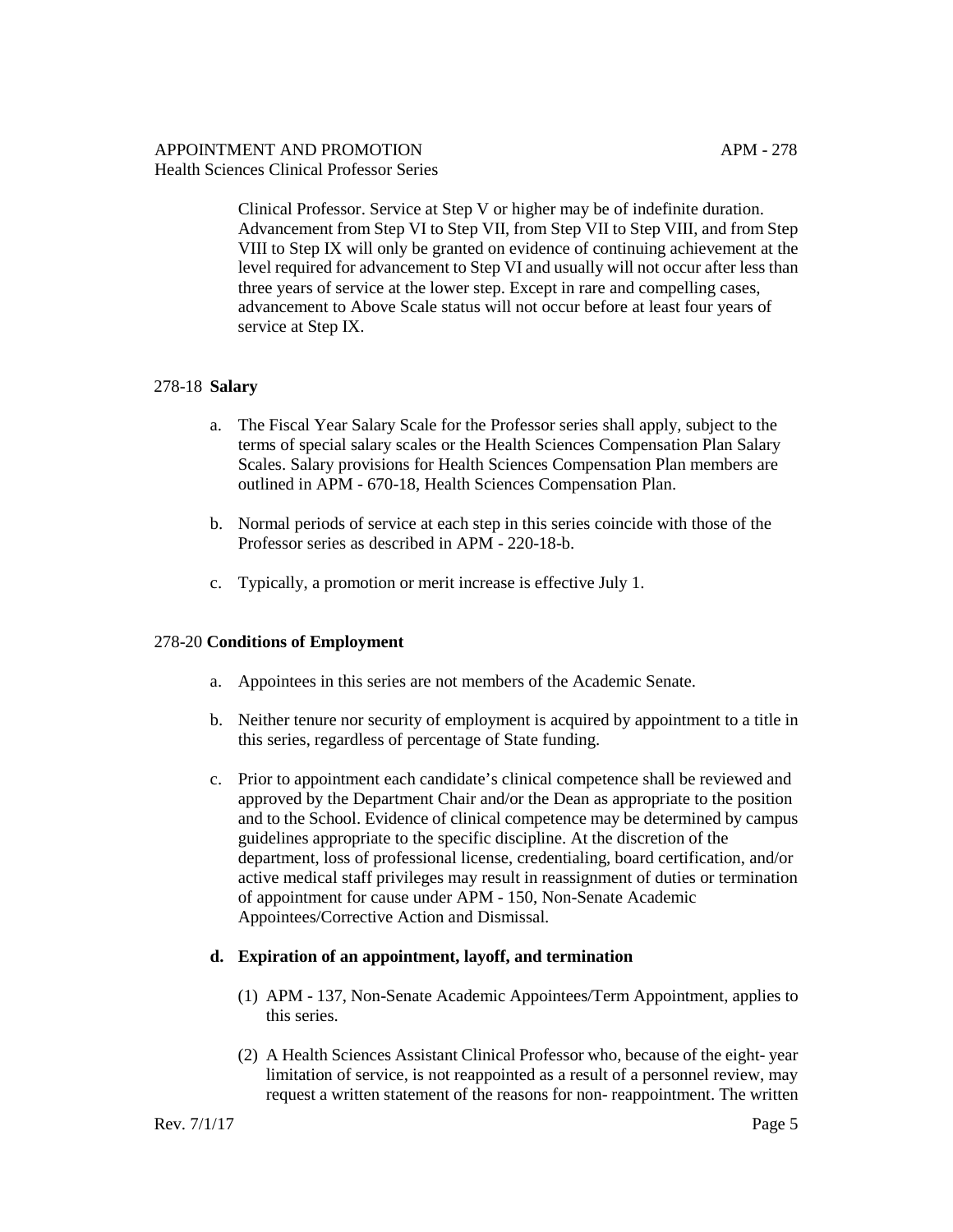request must be made within 30 (thirty) calendar days of the notice of non-reappointment, and a written response shall be made within 60 (sixty) calendar days of the request. The written notice of non-reappointment shall be given to the individual before the specified ending date, whenever possible.

However, the appointment will expire on the specified ending date, regardless of whether the notice was provided before the specified ending date.

- (2) Termination of an appointment prior to the specified ending date shall be only for good cause, and in accordance with the provisions of [The Regents Standing Order 103.9. W](http://regents.universityofcalifornia.edu/governance/standing-orders/so1039.html)hen the reason for termination is based on budgetary reasons, lack of work, or programmatic needs, the procedures described i[n APM -](http://www.ucop.edu/academic-personnel-programs/_files/apm/apm-145.pdf) 145, Non-Senate Academic Appointees/Layoff and Involuntary Reduction in Time, shall apply. When the reason for termination is for cause, such as misconduct, unsatisfactory work performance, dereliction of duty, or violation of University policy, the procedures described i[n APM -](http://www.ucop.edu/academic-personnel-programs/_files/apm/apm-150.pdf) 150, Non-Senate Academic Appointees/Corrective Action and Dismissal, shall apply.
- e. An appointee with a title in this series is eligible for leave with pay under APM - [758, Leaves of Absence/Other Leaves with Pay,](http://www.ucop.edu/academic-personnel-programs/_files/apm/apm-758.pdf) when the leave is in the interest of the University and to the extent allowable by the fund source(s) from which the salary is paid.
- f. Appointees with a title in this series are not eligible for sabbatical leave (APM - [740, Leaves of Absence/Sabbatical Leaves\).](http://www.ucop.edu/academic-personnel-programs/_files/apm/apm-740.pdf)
- g. [The Faculty Code of Conduct \(APM -](http://www.ucop.edu/academic-personnel-programs/_files/apm/apm-015.pdf) 015) applies to all appointees with titles in this series.
- h. The provisions of APM [140, Non-Senate Academic Appointees/Grievances](http://www.ucop.edu/academic-personnel-programs/_files/apm/apm-140.pdf) concerning grievances of non-Senate academic appointees shall apply to appointees with titles in this series.
- i. The provisions of APM [145, Non-Senate Academic Appointees/Layoff and](http://www.ucop.edu/academic-personnel-programs/_files/apm/apm-145.pdf) Involuntary reduction in Time concerning layoff and involuntary reduction in time shall apply to appointees with titles in this series.
- j. The provisions of APM [150, Non-Senate Academic Appointees/Corrective](http://www.ucop.edu/academic-personnel-programs/_files/apm/apm-150.pdf)  Action and Dismissal concerning corrective action and dismissal shall apply to appointees with titles in this series.